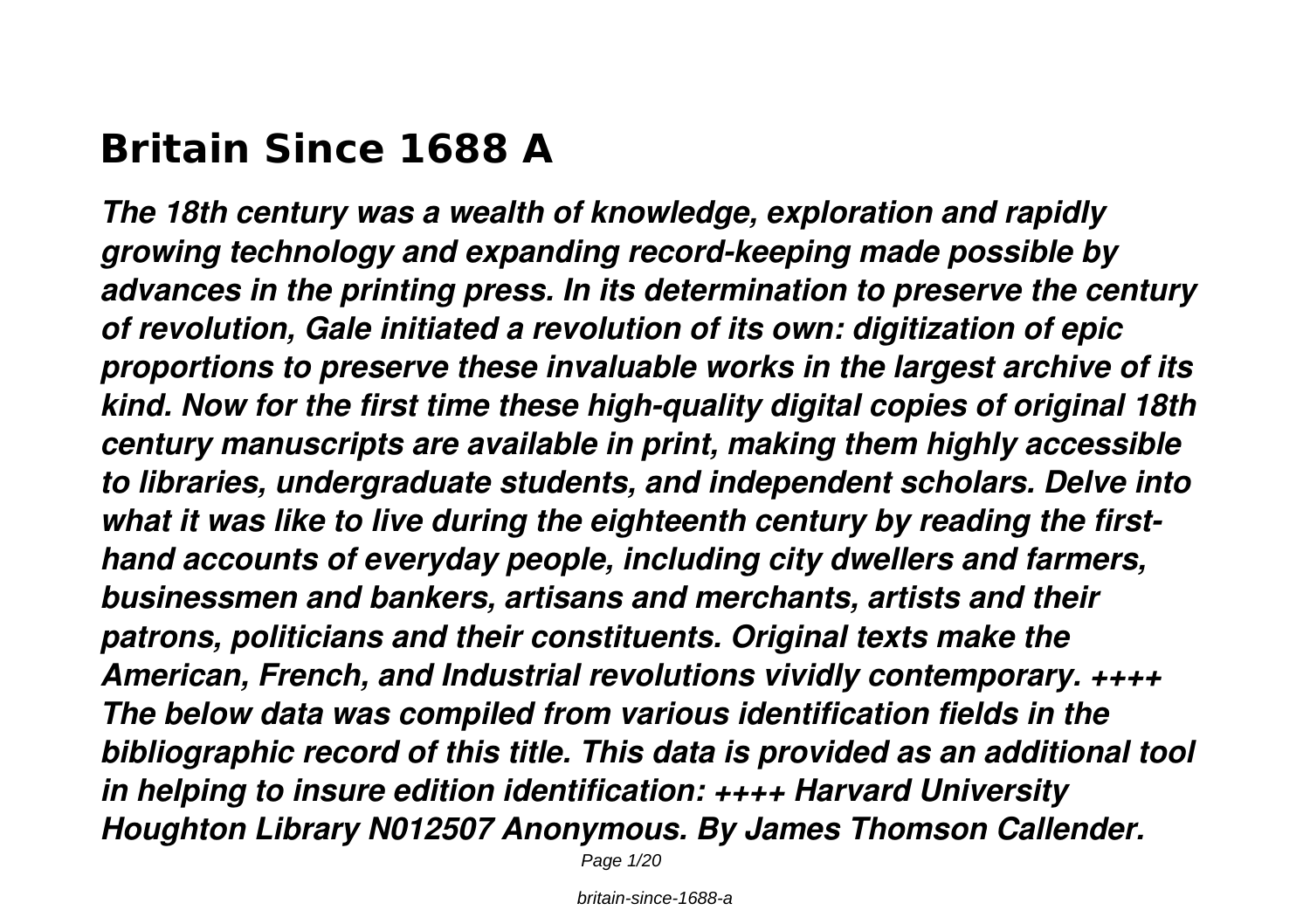*London: printed and sold by Daniel Isaac Eaton, 1795. 156p.; 8° This work has been selected by scholars as being culturally important, and is part of the knowledge base of civilization as we know it. This work was reproduced from the original artifact, and remains as true to the original work as possible. Therefore, you will see the original copyright references, library stamps (as most of these works have been housed in our most important libraries around the world), and other notations in the work. This work is in the public domain in the United States of America, and possibly other nations. Within the United States, you may freely copy and distribute this work, as no entity (individual or corporate) has a copyright on the body of the work. As a reproduction of a historical artifact, this work may contain missing or blurred pages, poor pictures, errant marks, etc. Scholars believe, and we concur, that this work is important enough to be preserved, reproduced, and made generally available to the public. We appreciate your support of the preservation process, and thank you for being an important part of keeping this knowledge alive and relevant.*

*The essays in this volume do not claim that the Revolution of 1688-89 in itself constituted an epoch-making event in the history of progress and freedom. Instead, they argue that it marks an important conjunction of* Page 2/20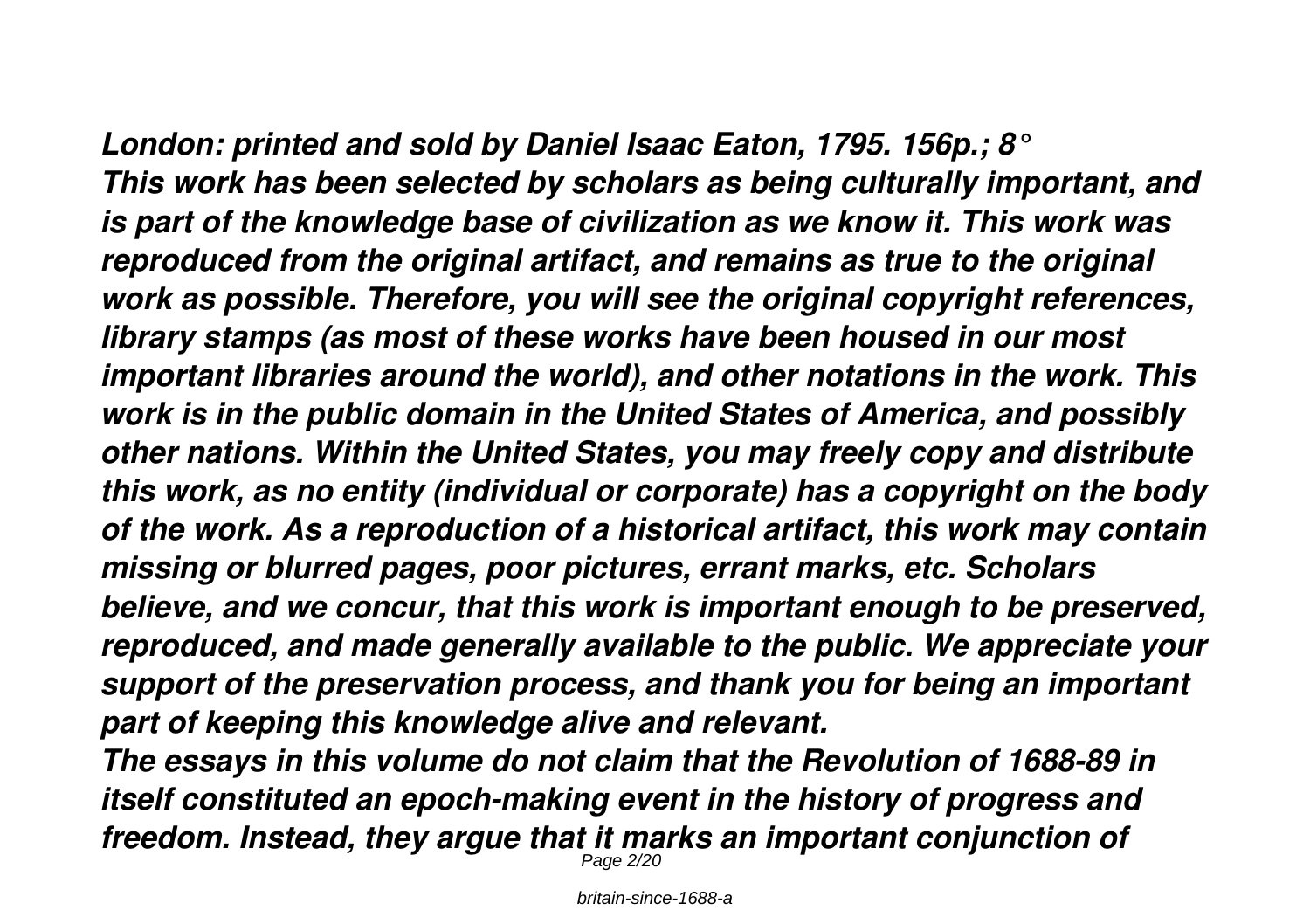*many trends, changes, and developments in the years before and after 1688.*

# *The Long Eighteenth Century A History of Great Britain, the British Empire and the Commonwealth Since 1688. 1815-1951. Book two The Past Speaks: Since 1688 The Final Crisis of the Stuart Monarchy The Glorious Revolution Brief History of Great Britain*

*This work has been selected by scholars as being culturally important, and is part of the knowledge base of civilization as we know it. This work was reproduced from the original artifact, and remains as true to the original work as possible. Therefore, you will see the original copyright references, library stamps (as most of these works have been housed in our most important libraries around the world), and other notations in the work. This work is in the public domain in the United States of America, and possibly other nations. Within the United States, you may freely copy and distribute this work, as no entity (individual or corporate) has a copyright on the body of the work.As a reproduction of a historical artifact, this work may contain missing or blurred pages, poor pictures, errant marks, etc. Scholars believe, and we concur, that this work is important enough to be preserved, reproduced, and made generally available to the public. We appreciate your support of the preservation*

Page 3/20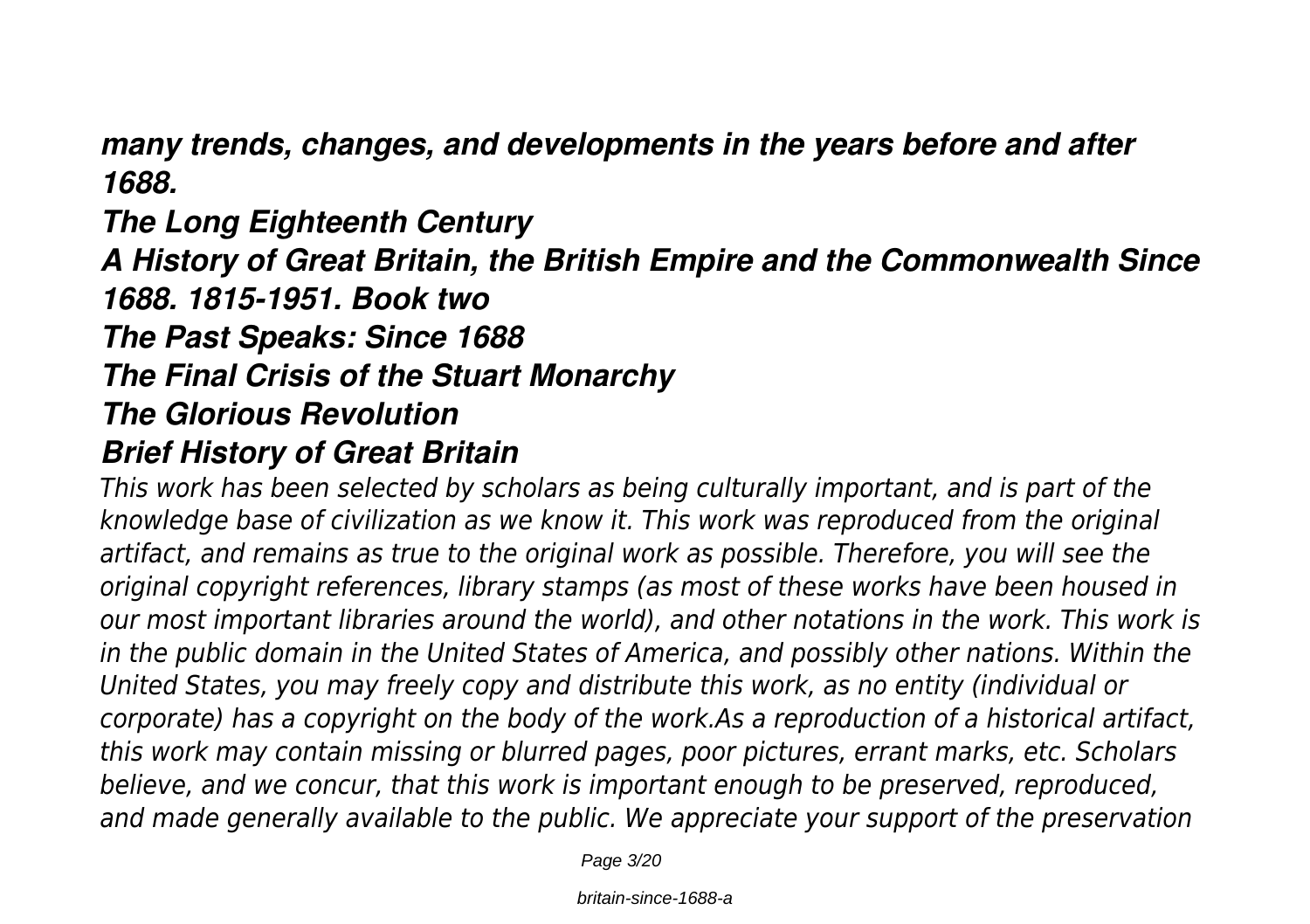*process, and thank you for being an important part of keeping this knowledge alive and relevant.*

*Written in a lively and engaging style, and designed to be accessible to a broader audience, this collection combines new research with the latest scholarship to provide a fresh and invigorating introduction to the revolutionary period that transformed Britain and its empire. Fort Peck Tribal Library does not hold volume 1 of this set.*

*Britain Before and After 1688*

*British Diplomats and Diplomacy, 1688-1800*

*Great Britain since 1688*

*British Political and Social History, 1688-1832*

*Trends and Structure*

*Great Britain Since 1688*

Patterns of Empire comprehensively examines the two most powerful empires in modern history: the United States and Britain. Challenging the popular theory that the American empire is unique, Patterns of Empire shows how the policies, practices, forms and historical dynamics of the American empire repeat those of the British, leading up to the present climate of economic decline, treacherous intervention in the Middle East and overextended imperial

Page 4/20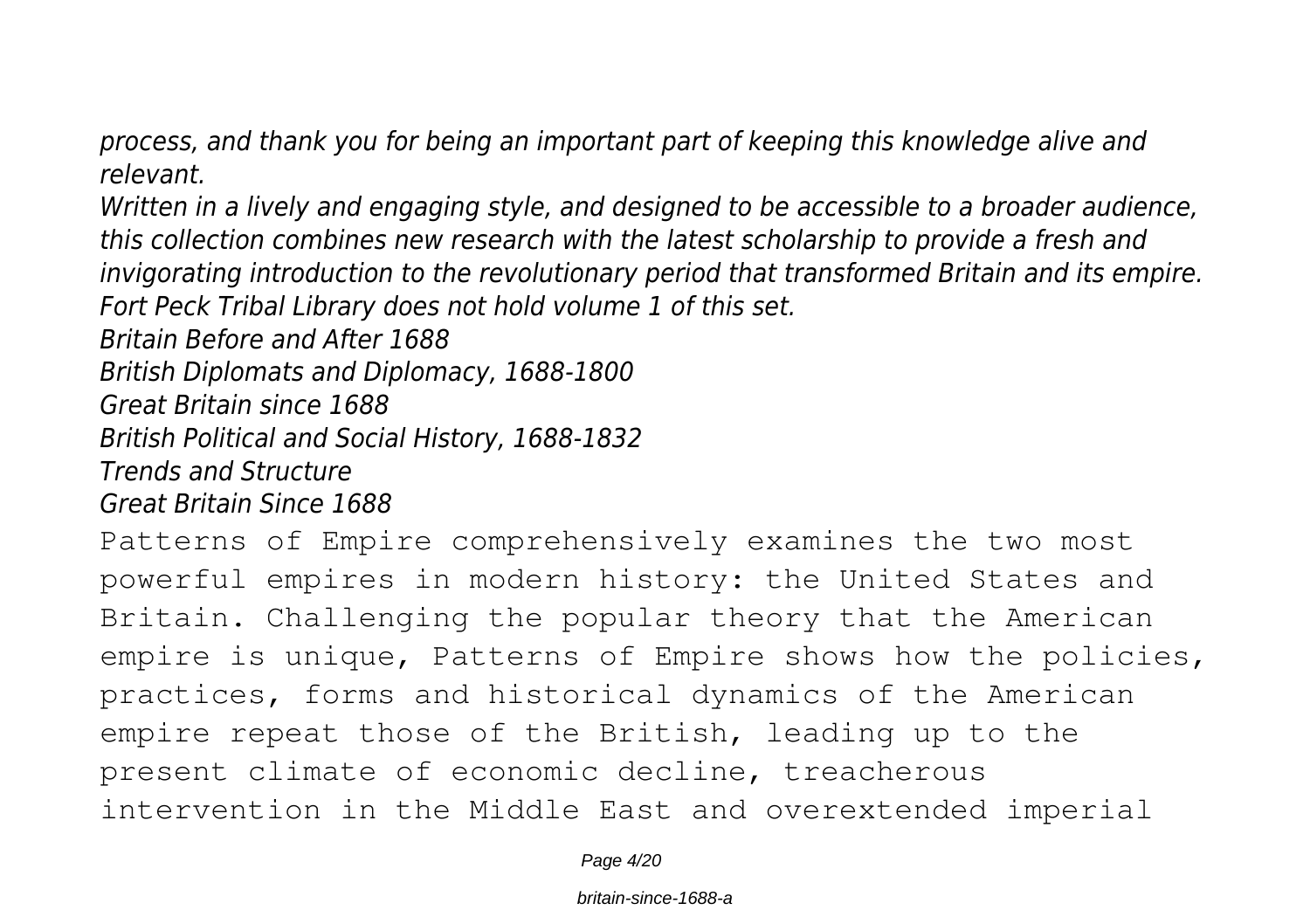confidence. A critical exercise in revisionist history and comparative social science, this book also offers a challenging theory of empire that recognizes the agency of non-Western peoples, the impact of global fields and the limits of imperial power.

This book explores the place of loyalty in the relationship between the monarchy and their subjects in late medieval and early modern Britain. It focuses on a period in which political and religious upheaval tested the bonds of loyalty between ruler and ruled. The era also witnessed changes in how loyalty was developed and expressed. The first section focuses on royal propaganda and expressions of loyalty from the gentry and nobility under the Yorkist and early Tudor monarchs, as well as the fifteenth-century Scottish monarchy. The chapters illustrate late-medieval conceptions of loyalty, exploring how they manifested themselves and how they persisted and developed into early modernity. Loyalty to the later Tudors and early Stuarts is scrutinised in the second section, gauging the growing level of dissent in the Page 5/20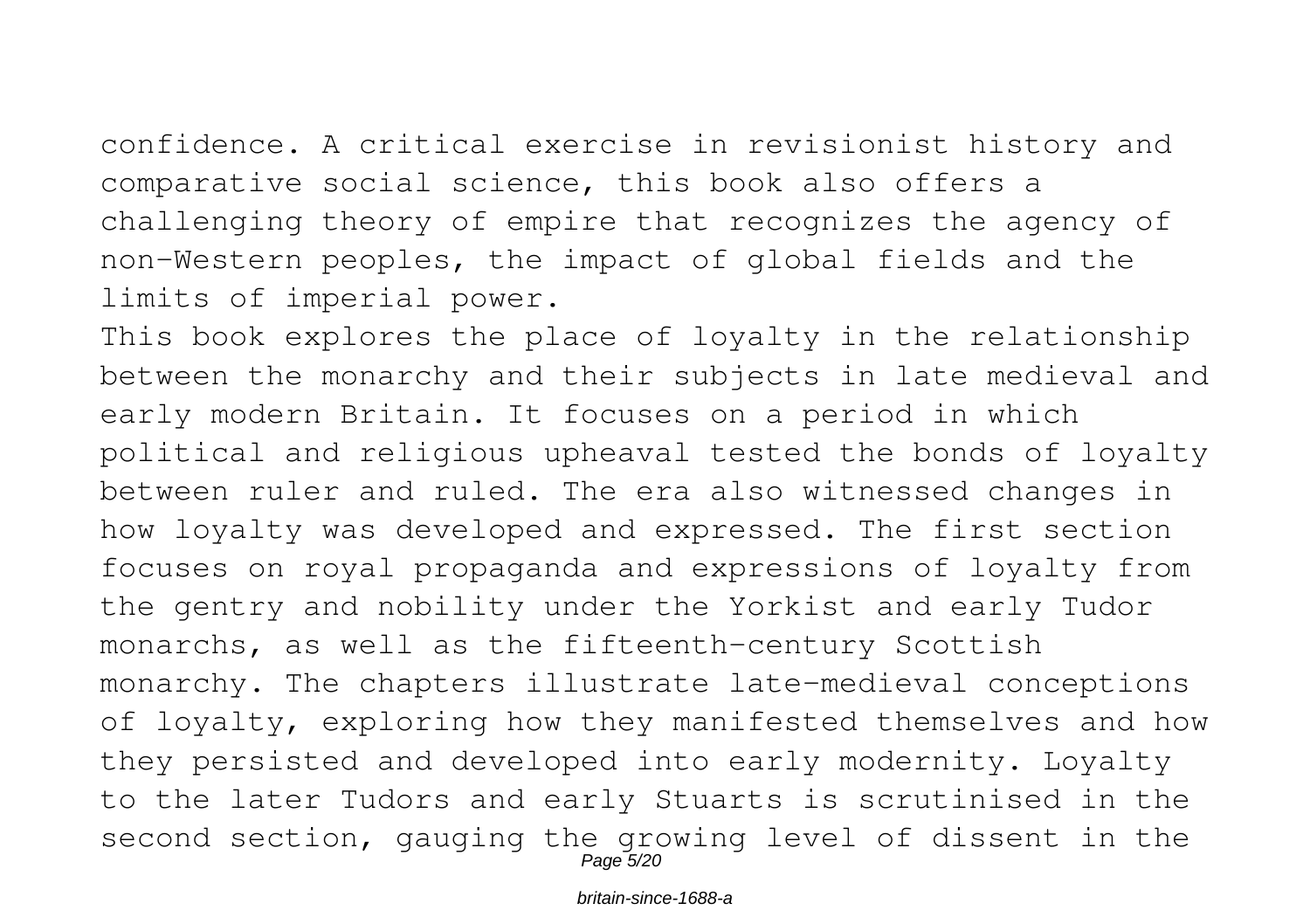build-up to the British Civil Wars of the seventeenth century. The final section dissects the role that the concept of loyalty played during and after the Civil Wars, looking at how divergent groups navigated this turbulent period and examining the ways in which loyalty could be used as a means of surviving the upheaval.

Geography as an underpinning of British imperialism. "The breadth and depth of knowledge on display in this book are impressive." —Historical Geography From explorers tracing rivers to navigators hunting for longitude, spatial awareness and the need for empirical understanding were linked to British strategy in the 1700s. This strategy, in turn, aided in the assertion of British power and authority on a global scale. In this sweeping consideration of Britain in the 18th century, Jeremy Black explores the interconnected roles of power and geography in the creation of a global empire. Geography was at the heart of Britain's expansion into India, its response to uprisings in Scotland and America, and its revolutionary development of railways. Page 6/20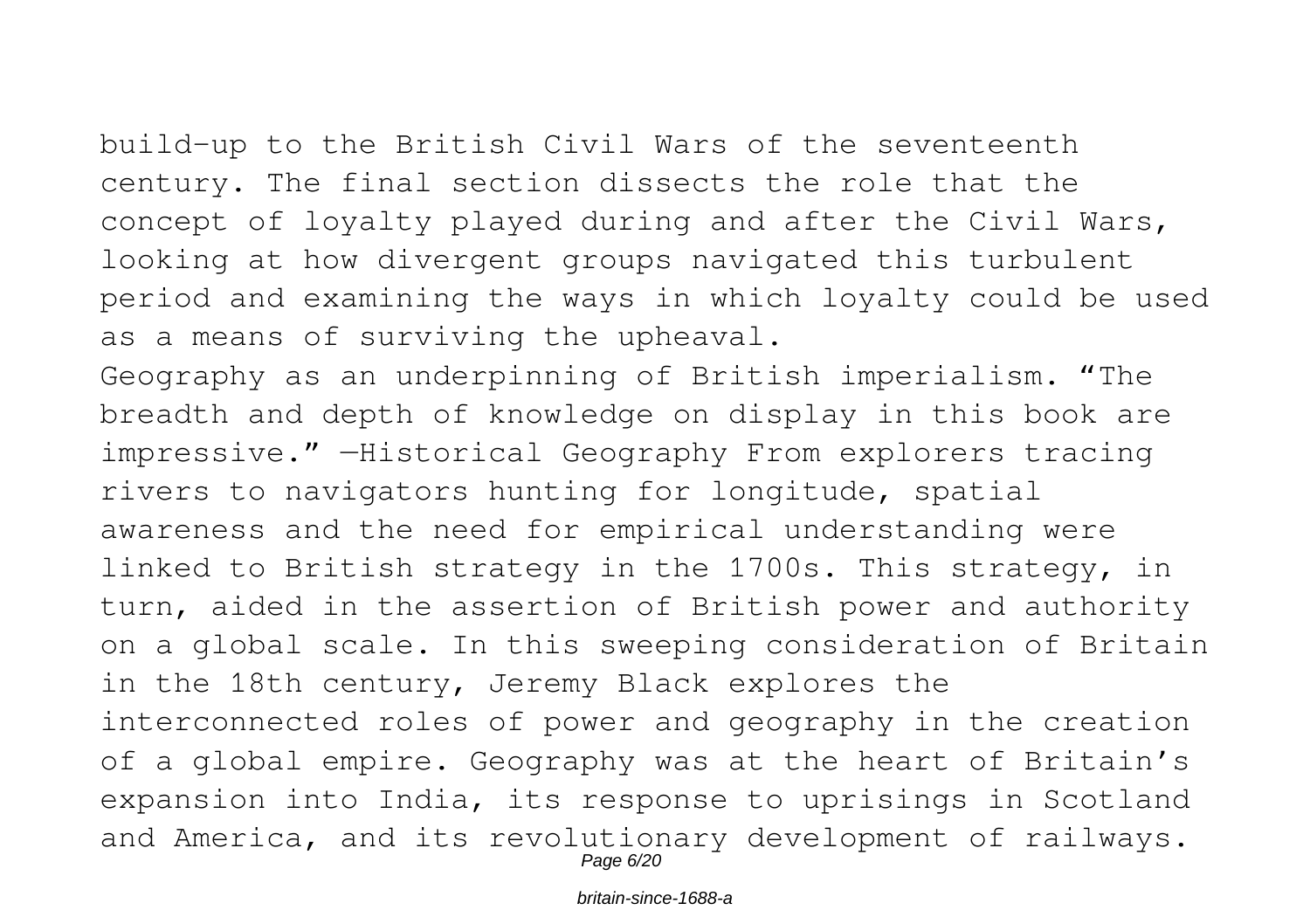Geographical dominance was reinforced as newspapers stoked the fires of xenophobia and defined the limits of cosmopolitan Europe as compared to the "barbarism" beyond. Geography provided a system of analysis and classification which gave Britain political, cultural, and scientific sovereignty. Black considers geographical knowledge not just as a tool for creating a shared cultural identity but also as a key mechanism in the formation of one of the most powerful and far-reaching empires the world has ever known. "This is an engaging, wide-ranging, clearly written, wellinformed book . . . Recommended." —Choice Since 1688 The History of Great Britain From the Revolution, 1688, to the Conclusion of the Treaty of Amiens, 1802. In Twelve Volumes. v.11-12 British Imperialism From the Revolution, 1688, to the Conclusion of the Treaty of Amiens, 1802 : in Twelve Volumes From the Settlement of the Saxons in Britain to the Page 7/20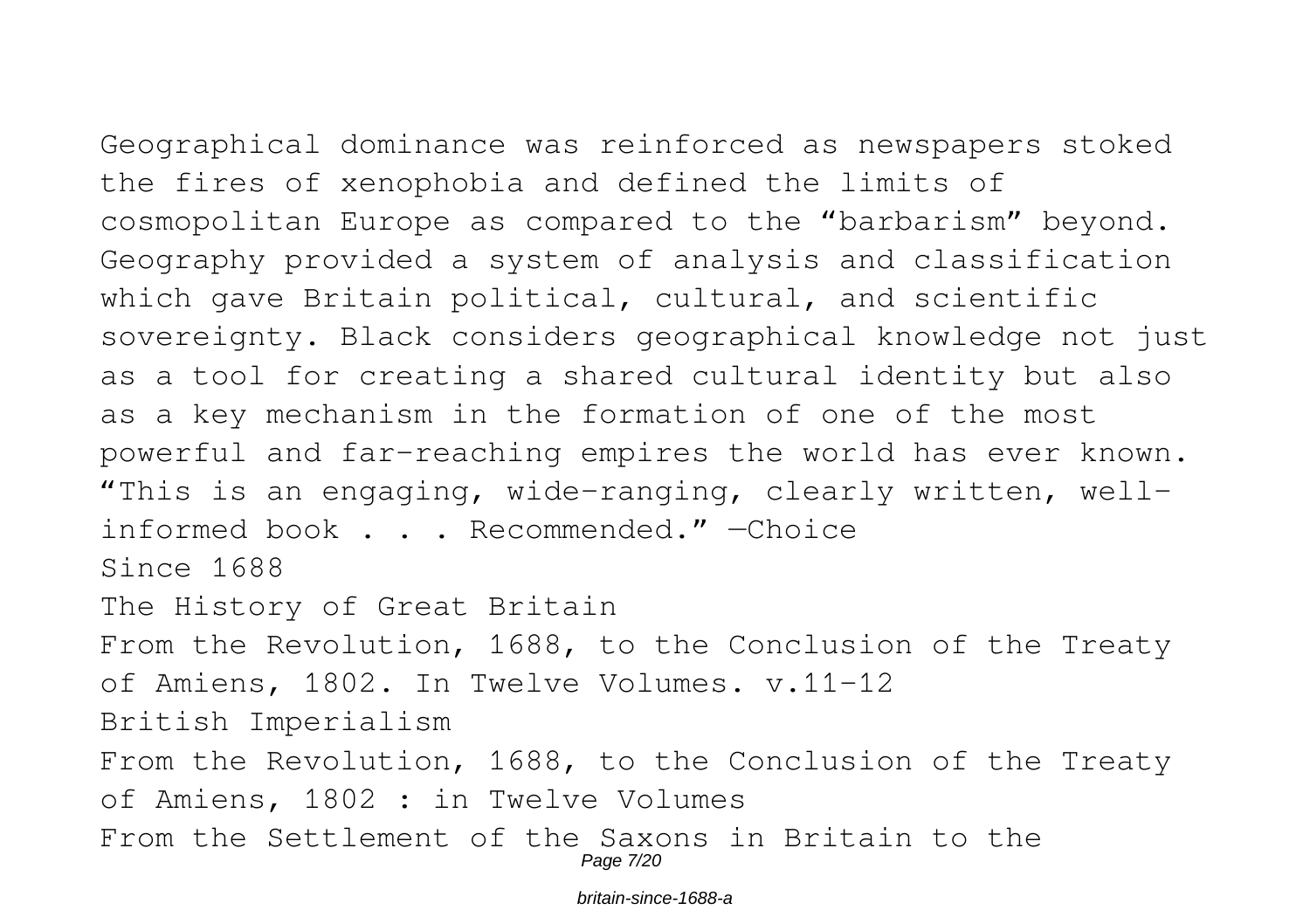Revolution in 1688. To which are Subjoined, Some Dissertations Connected with the History of the Government, from the Revolution to the Present Time *The University Of Michigan History Of The Modern World Series. The three volumes of A History of the Peoples of the British Isles weave together the histories of England, Ireland, Scotland, and Wales and their peoples.The authors trace the course of social, economic, cultural and political history from prehistoric times to the present, analyzing the relationships, differences and similarities of the four areas. Volume II focuses on the eighteenth and nineteenth centuries and its main themes are:\* the formation of the British nation-state\* the spread of English cultural influence and political power throughout the Briti "Based on the most current scholarship concerning gender, race, ethnicity, and empire, this 15-chapter textbook comprehensively examines the development of and contestations against a British identity among the constituent parts of the United Kingdom since 1688. It takes seriously the role of Scotland, Wales, and Ireland in this process, and brings Britain's imperial subjects and lands into the narrative, showing how integral empire was to the UK's historical* Page 8/20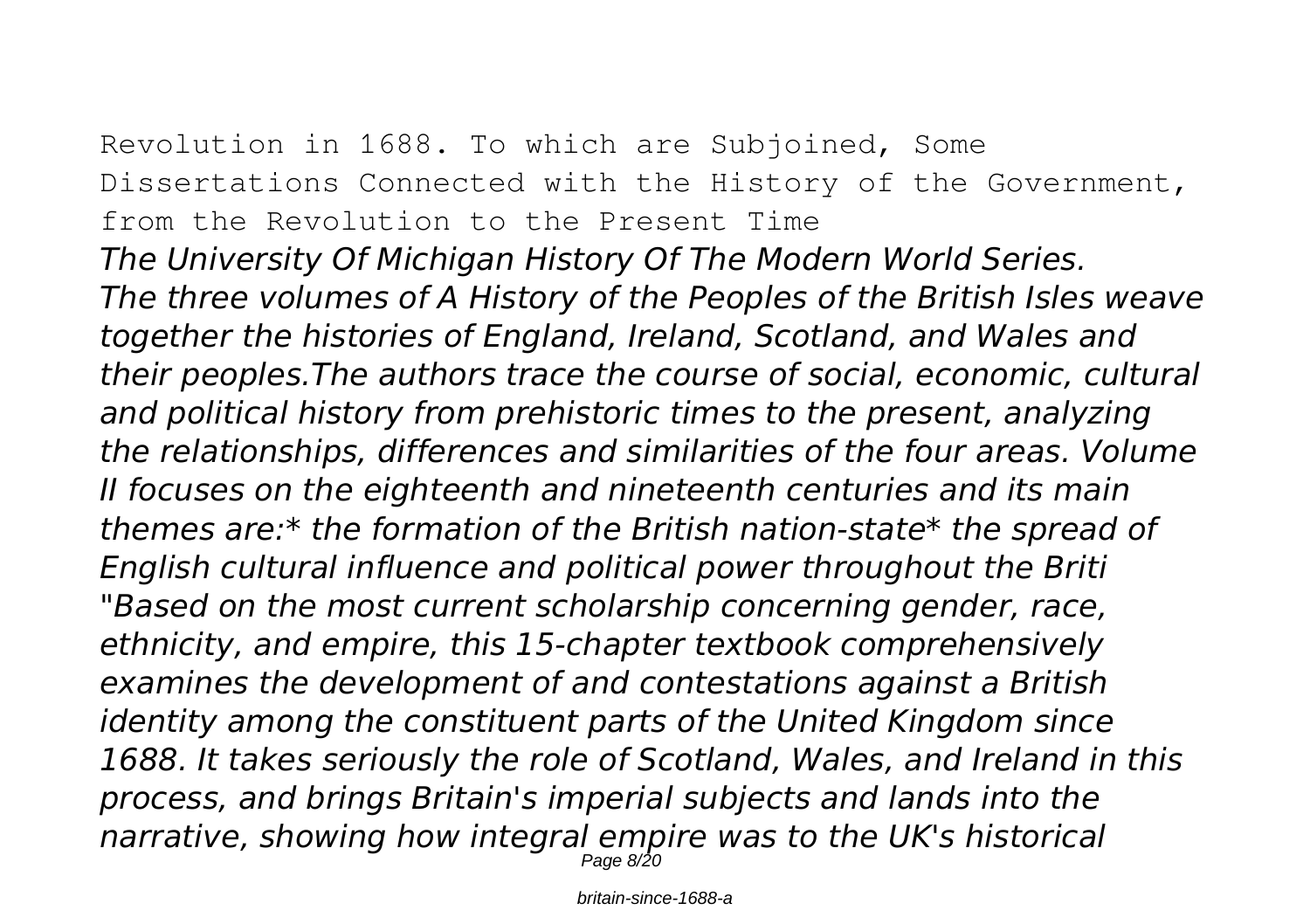*development. It examines the role environmental factors in economic development and their impact on the health and welfare of British citizens and subjects; and it uses gender, in particular, to illuminate power dynamics across a variety of settings. All this in a manageable length"--Provided by publisher.*

*A History of the Peoples of the British Isles*

*Britain As A Military Power, 1688-1815*

*The British World, 1688–1815*

*An Historical View of the English Government*

*The First Modern Revolution*

*From the Revolution, 1688, to the Conclusion of the Treaty of Amiens, 1802*

Examines England's Glorious Revolution of 1688-1689 through a broad geographical and chronological framework, discussing its repercussions at home and abroad and why the subsequent ideological break with the past makes it the first modern revolution. The 18th century was a wealth of knowledge, exploration and rapidly growing technology and expanding record-keeping made possible by advances in the printing press. In its determination to preserve the century of revolution, Gale initiated a revolution of its own:

Page  $9/20$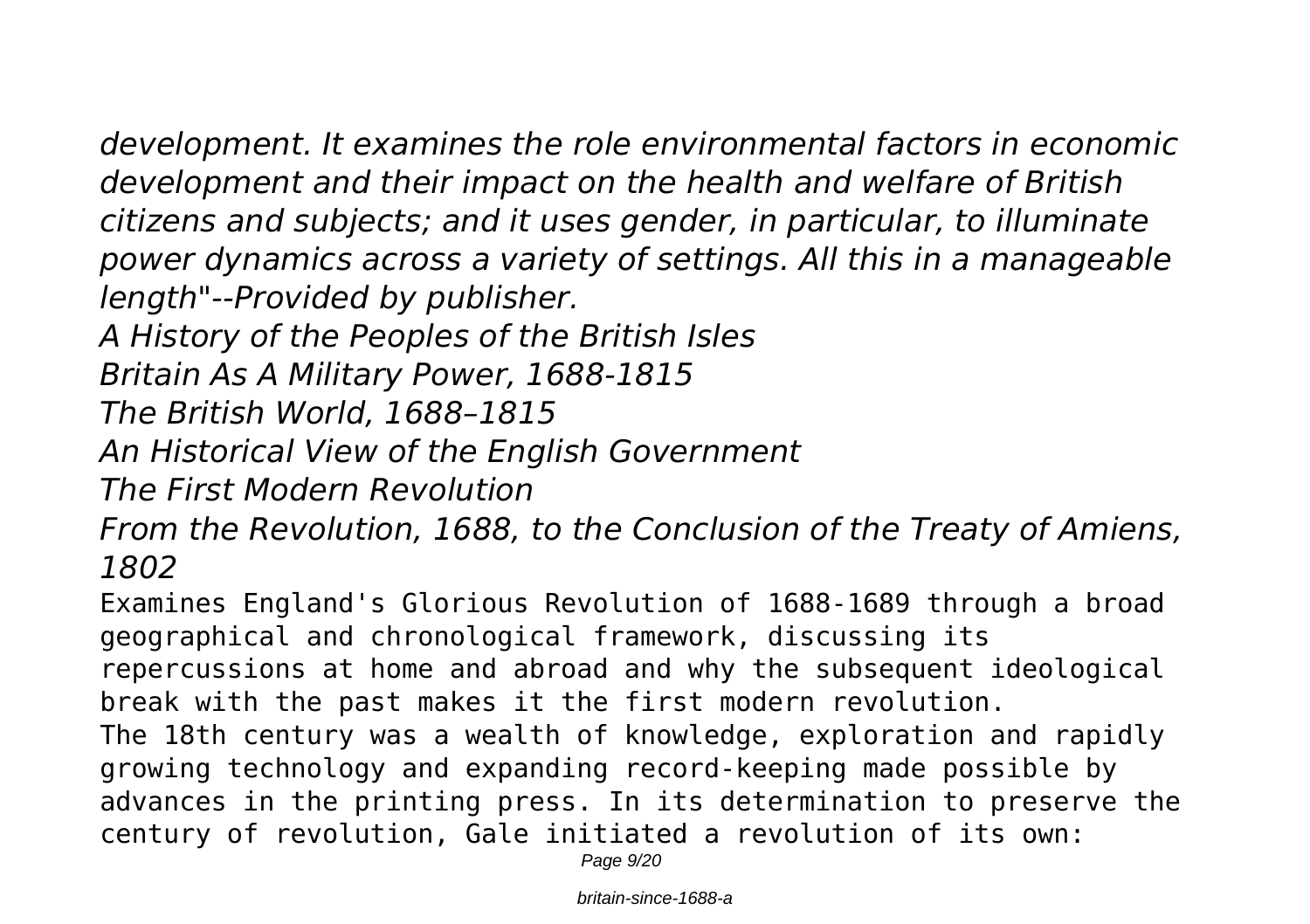digitization of epic proportions to preserve these invaluable works in the largest archive of its kind. Now for the first time these highquality digital copies of original 18th century manuscripts are available in print, making them highly accessible to libraries, undergraduate students, and independent scholars. Rich in titles on English life and social history, this collection spans the world as it was known to eighteenth-century historians and explorers. Titles include a wealth of travel accounts and diaries, histories of nations from throughout the world, and maps and charts of a world that was still being discovered. Students of the War of American Independence will find fascinating accounts from the British side of conflict. ++++ The below data was compiled from various identification fields in the bibliographic record of this title. This data is provided as an additional tool in helping to insure edition identification: ++++ British Library T141108 In vol.2, sig. \*3O2 (pp.467-8) is a cancel. London: printed for A. Strahan; and T. Cadell, 1787. 2v.; 4° The Past Speaks provides primary documents arranged thematically to address a number of historical problems. It includes selections on the impact of the French Revolution, Victorian sexuality, and trench warfare in World War I, and chapters on political and economic issues between the two world wars and the end of the British Empire. The British and American Empires, 1688 to the Present

Page 10/20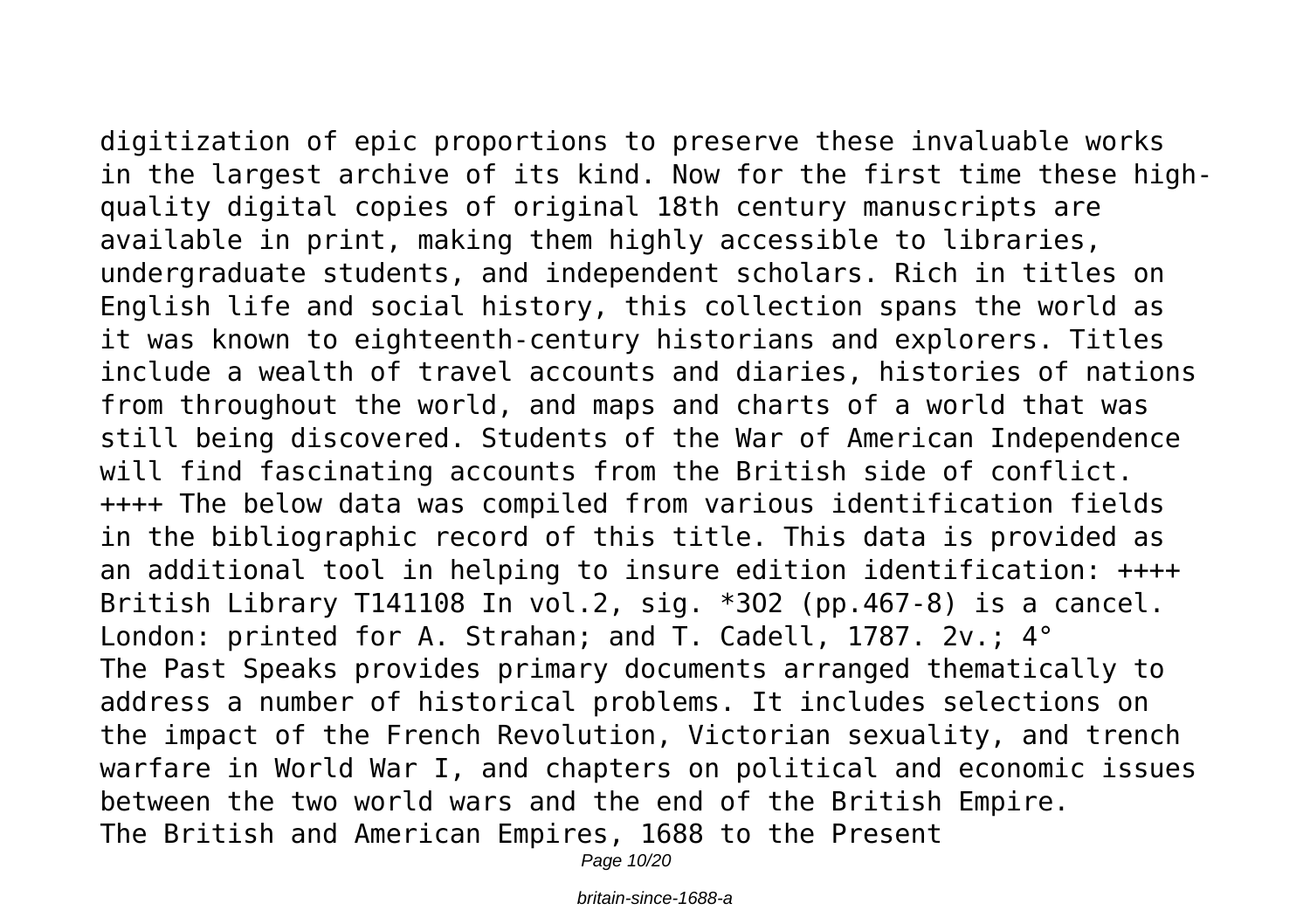### Crime and the Law The Revolutions of 1688-91 in Their British, Atlantic and European Contexts The Routledge Companion to Britain in the Eighteenth Century, 1688-1820 A Modern History

### A Nation in the World

A History of Modern Britain: 1714 to the Present presents a lively introduction to the history of the modern British Isles from the Hanoverian succession to the present day. Develops themes of tradition and change, the role of the four nations of the British Isles, and Britain in a world context Complements the narrative with descriptions of fascinating personalities from Britain's past, from the arsonist James Aitken and the female adventurer Jane Digby, to the celebrity footballer George Best Includes features to help orientate the reader: illustrations, maps, royal family genealogies, chronology, and glossary; online supplements include preliminary chapter from 1688 An accompanying website containing additional support and materials for lecturers and students is available at www.wiley.com/go/wasson

In 1688, Britain was successfully invaded, its army and navy unable to prevent the overthrow of the government. 1815, Britain was the strongest power in the world with the most succesful navy and the largest empire. Britain had not only played a prominent role in the defeat of Napoleonic France, but had also established itself as a significant power in South Asia and was unsurpassed in her global reach. Her military strength was related to, and based on, one of the best systems of public finance in the world and held a strong trade position. This Page 11/20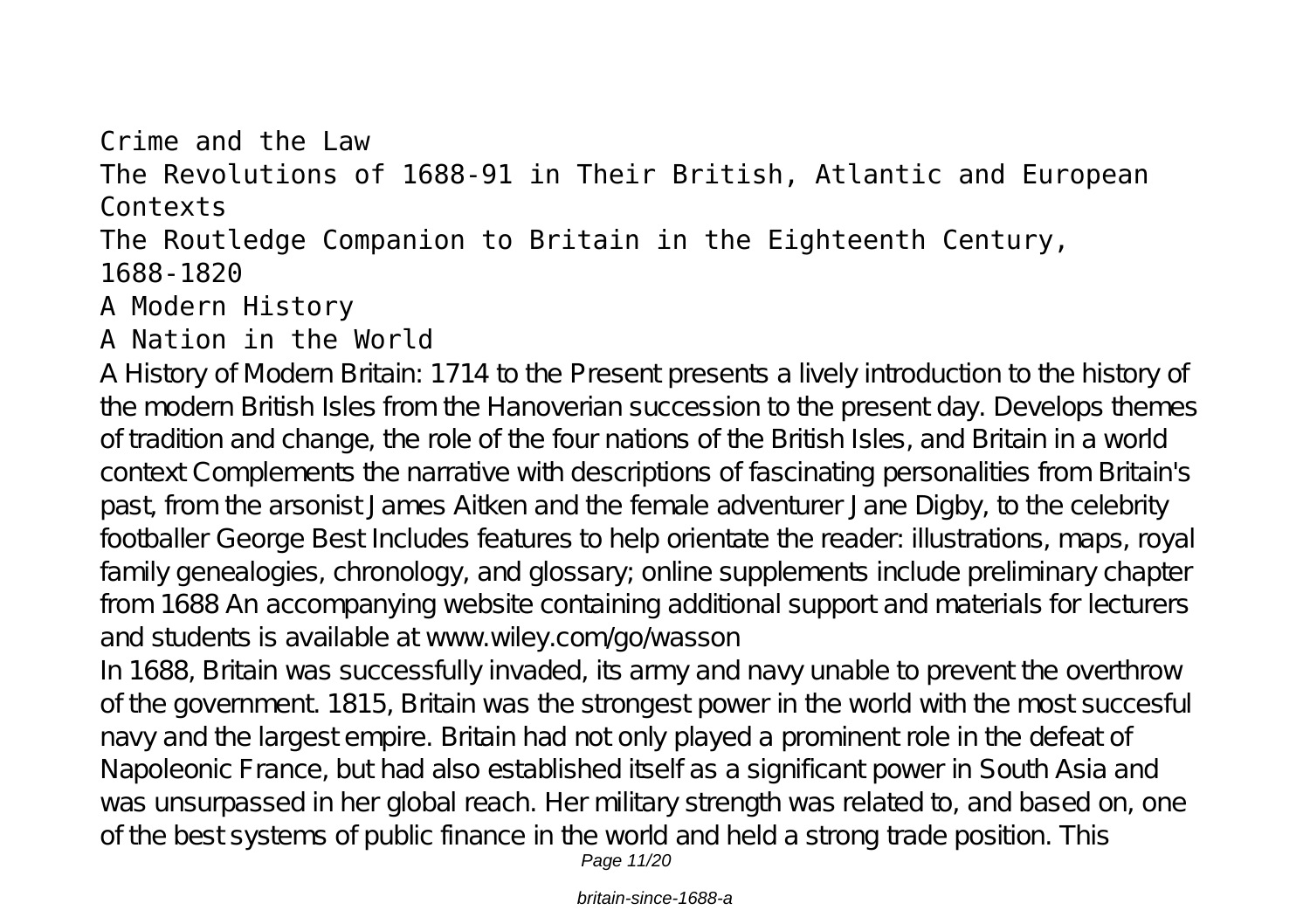illustrated text assesses the military aspects of this shift, concentrating on the multi-faceted nature of the British military effort; Topics covered include: the rise of Britain; an analysis of military infrastructure; warfare in the British Isles; conventional warfare in Europe; transoceanic warfare with European powers; the challenge of America; and the challenge of Revolutionary and Napoleonic France.

A milestone in the understanding of British history and imperialism, this ground-breaking book radically reinterprets the course of modern economic development and the causes of overseas expansion during the past three centuries. Employing their concept of 'gentlemanly capitalism', the authors draw imperial and domestic British history together to show how the shape of the nation and its economy depended on international and imperial ties, and how these ties were undone to produce the post-colonial world of today. Containing a significantly expanded and updated Foreword and Afterword, this third edition assesses the development of the debate since the book's original publication, discusses the imperial era in the context of the controversy over globalization, and shows how the study of the age of empires remains relevant to understanding the post-colonial world. Covering the full extent of the British empire from China to South America and taking a broad chronological view from the seventeenth century to post-imperial Britain today, British Imperialism: 1688–2015 is the perfect read for all students of imperial and global history.

From the Revolution in 1688, to the Accession of George the First. Translated from the Latin Manuscript of Alexander Cunningham, ... to Which Is Prefixed, an Introduction, in Two Volumes. ... of 2; Volume 1 History of Great Britain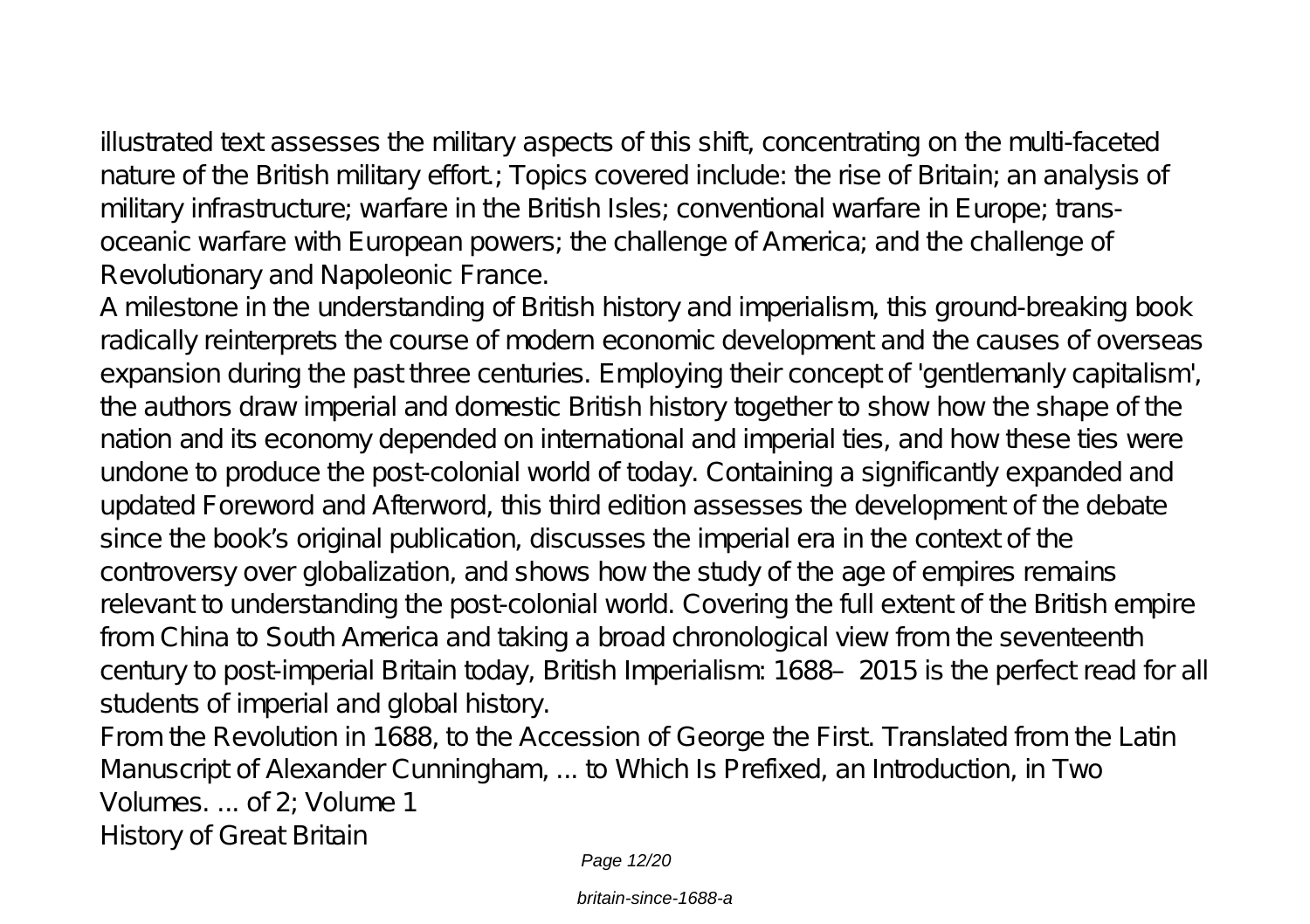1688 - Britain's Fight for Liberty

Geographies of an Imperial Power

Loyalty to the Monarchy in Late Medieval and Early Modern Britain, c.1400-1688 A History of Modern Britain

This volume places war and conflict at the centre of the colonial enterprise in the 18th century. It incorporates the history of Britain's expansion with events in Europe and the wider international arena. Also included is a detailed examination of the origins of the American Revolution.

In 1688, a group of leading politicians invited the Dutch prince William of Orange over to England to challenge the rule of the catholic James II. When James's army deserted him he fled to France, leaving the throne open to William and Mary. During the following year a series of bills were passed which many believe marked the triumph of constitutional monarchy as a system of government. In this radical new interpretation of the Glorious Revolution, Edward Vallance challenges the view that it was a bloodless coup in the name of progress and wonders whether in fact it created as many problems as it addressed. Certainly in Scotland and Ireland the Revolution was characterised by warfare and massacre. Beautifully written, full of lively pen portraits of contemporary characters and evocative of the increasing climate of fear at the threat of popery, this new book fills a gap in the popular history market and sets to elevate Edward Vallance to the highest league of popular historians.

Page 13/20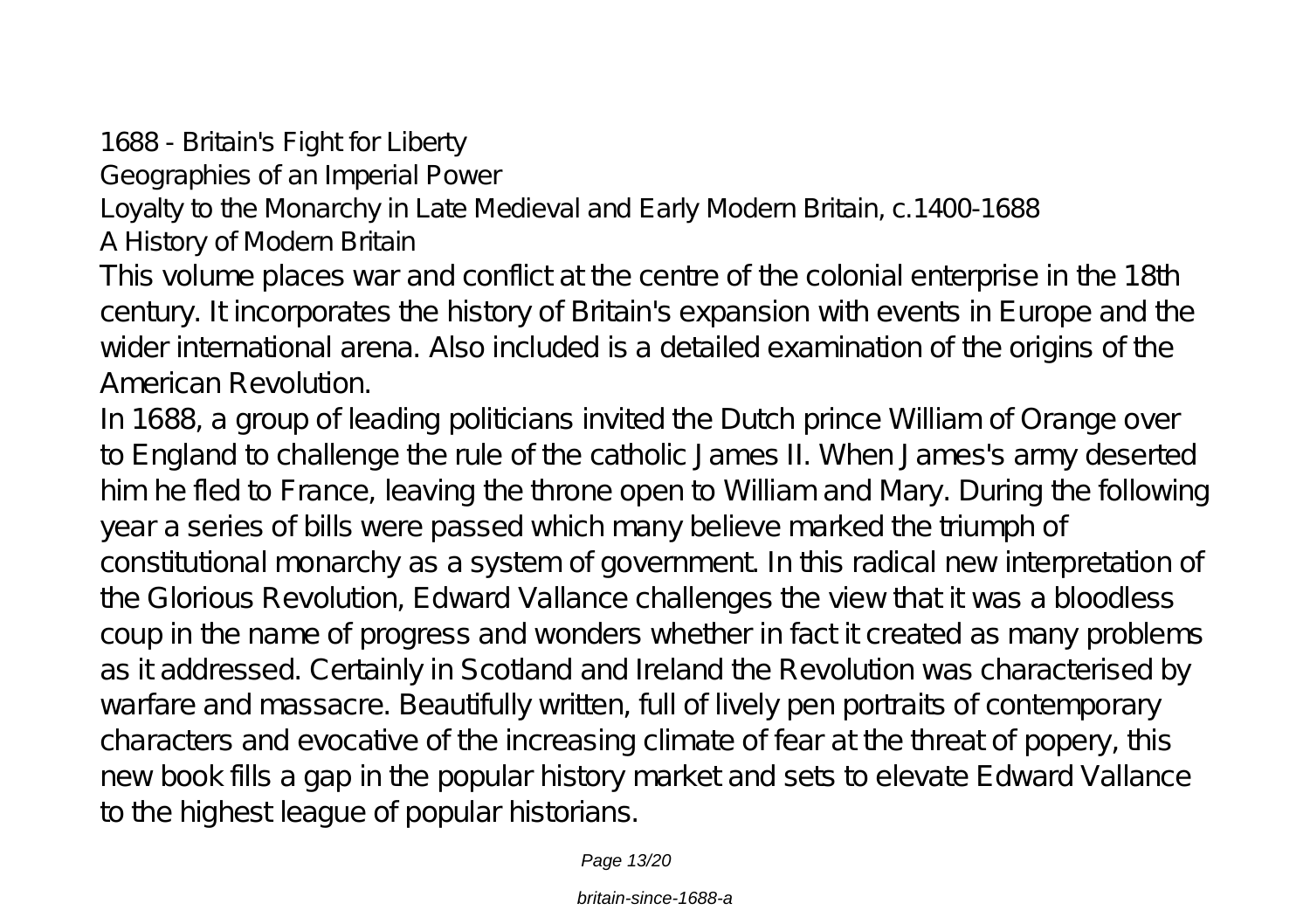Rev ed. of: The Longman companion to Britain in the eighteenth century, 1688-1820, 2000.

Brief History

From the Revolution in 1688, to the Accession of George the First British Political and Social History 1688-1832

Or, an Impartial History of Abuses in the Government of the British Empire, in Europe, Asia, and America: From the Revolution, in 1688, to the Present Time: The Whole Tending to Prove the Ruinous Consequences of the Popu The Social History of Crime in Western Europe Since 1500 1688-2015

**A Brief History of Great Britain narrates the history of Great Britain from the earliest times to the 21st century, covering the entire island England, Wales, and Scotland as well as associated archipelagos such as the Channel Islands, the Orkneys, and Ireland as they have influenced British history. The central story of this volume is the development of the British kingdom, including its rise and decline on the world stage. The book is built around a clear chronological political narrative while incorporating**

Page 14/20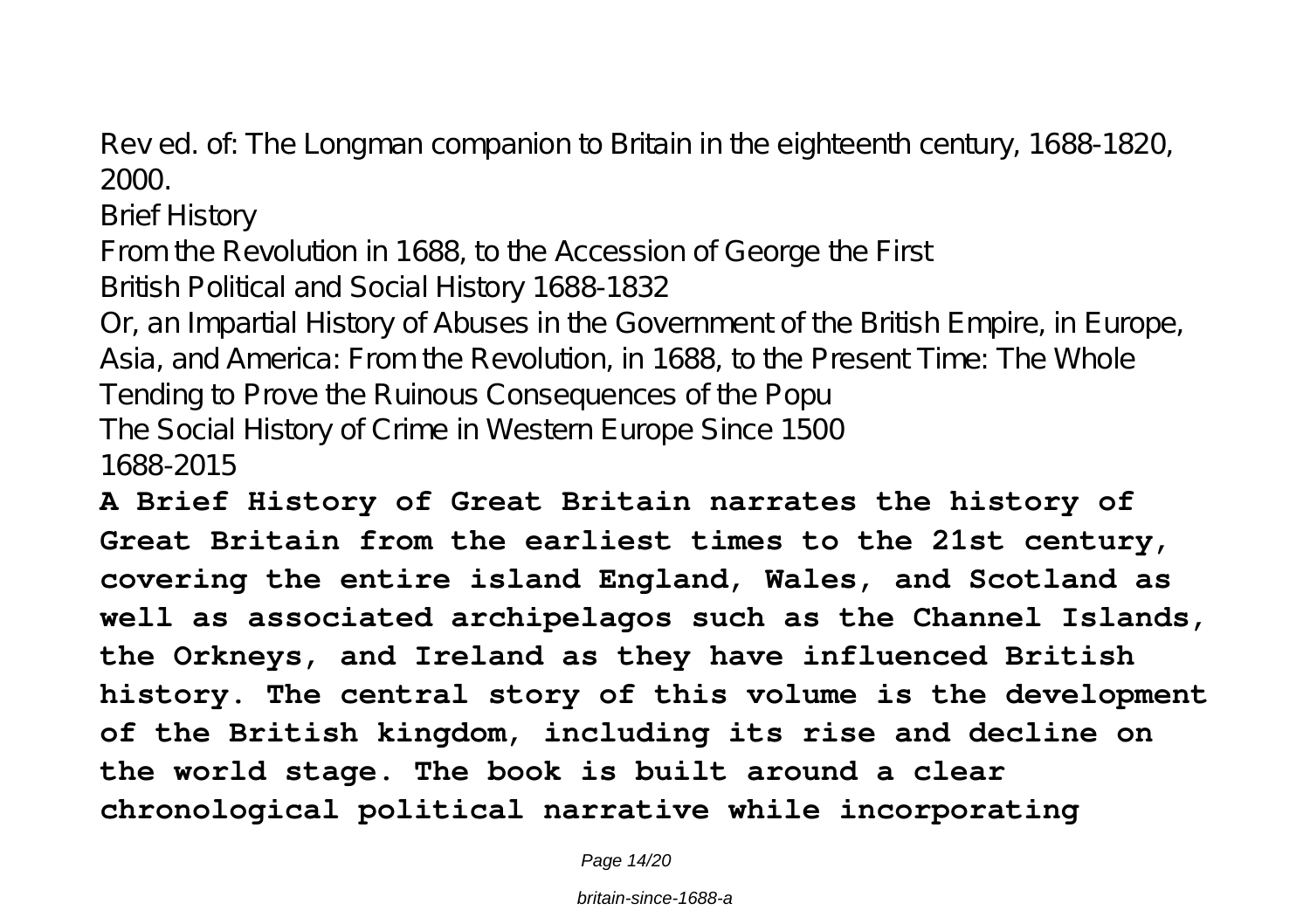**treatment of social, economic, and religious issues. Coverage includes: Early Settlements, Celts, and Romans Anglo-Saxons, Scots, and Vikings Scotland, England, and Wales Britain in the Late Middle Ages The Making of Protestant Britain Industry and Conquest Britain in the Age of Empire An Age of Crisis The Age of Consensus A House Divided.**

**The 'long eighteenth century' in British history, the period from 1688 to 1832, defies easy characterisation. To examine its political and social history is to be struck by the complexity of its values and practices. Some of its features - the growth of towns, the demand for political,social and humanitarian reform, and the establishment of parliamentary government - anticipate the concerns of later generations and impress us with their familiarity. The huge inequalities of wealth, on the other hand, the destitution of the masses, and the harsh treatment of children are illsmade remote by their sheer intensity and scale. Acknowledging the complexities, this study identifies the key thematic** Page 15/20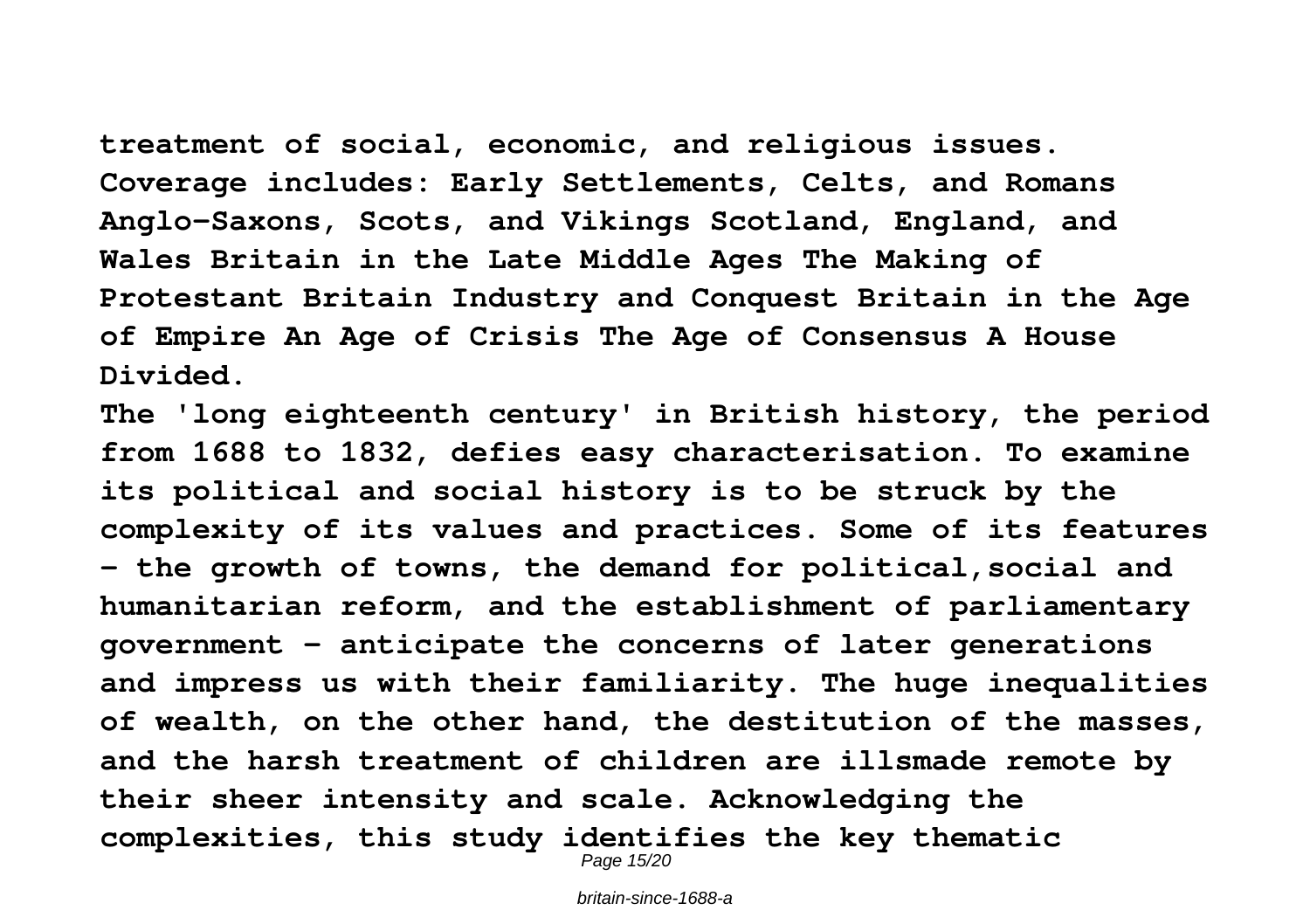**patterns that constitute much of the consistency of the period. It examines the development of the internal structure of Britain and of a sense of British nationhood; the role of religion in the life of the state and of thepeople; the slow transition from society of orders to a society based increasingly on class distinctions; the growing role and status of Britain in Europe; and the development, albeit uneven, of liberal forms of political thought and action. Blending narrative chapters with ones more solidlyanalytical, The Long Eighteenth Century provides a fresh and cogent account of the period, introducing a wide audience both to the essential contours of the age and to the genuine excitement of recent debate. First published in 2001. Routledge is an imprint of Taylor & Francis, an informa company.**

**A New History of Britain**

**1688**

**History of Great Britain, from the Revolution, 1688, to the Concluding of the Treaty of Amiens, 1802**

Page 16/20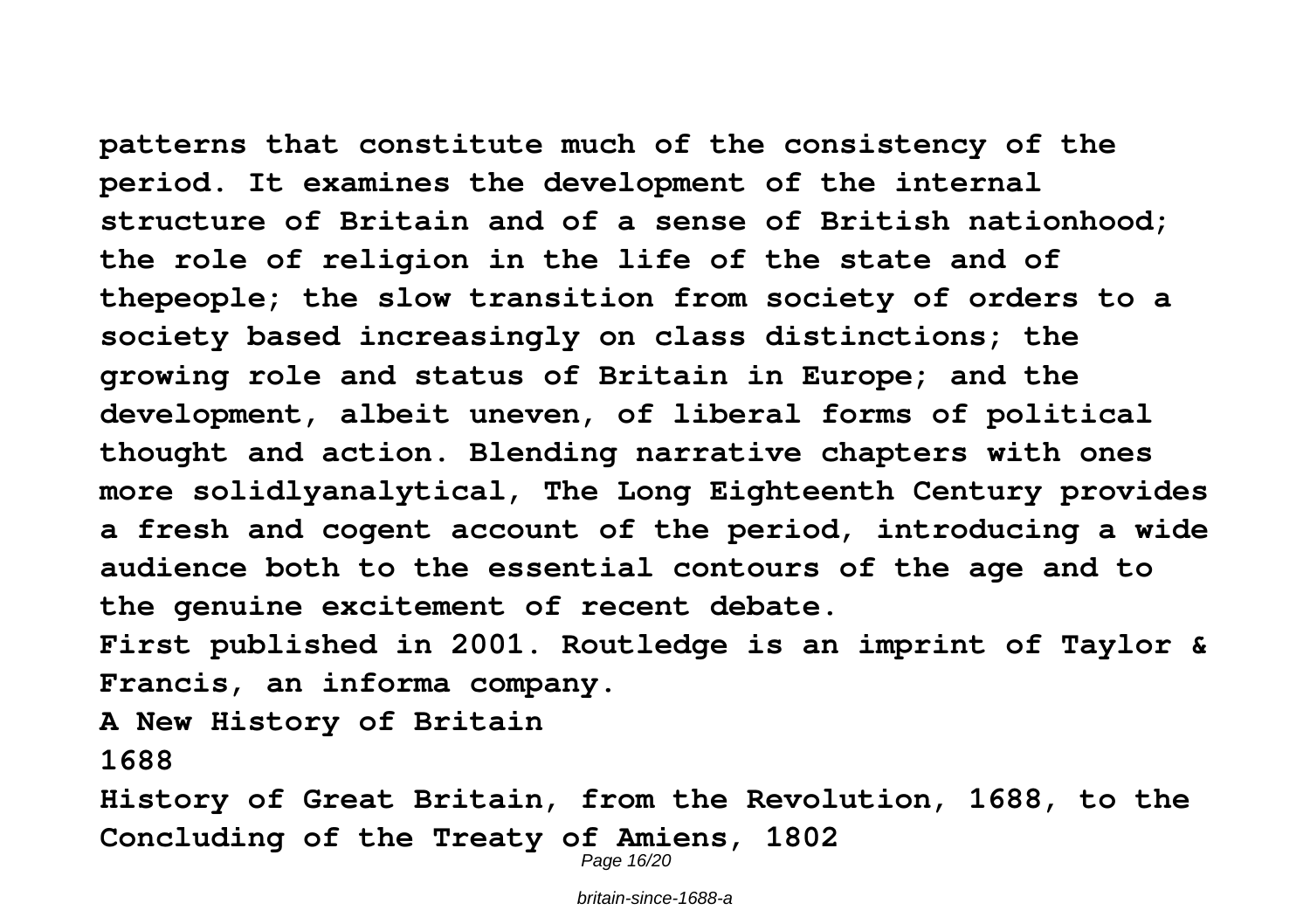## **Britain since 1688 The Peoples of the British Isles: From 1688 to 1870 modern history**

This volume is a comprehensive discussion of British diplomats and diplomacy in the formative period in which Britain emerged as the leading world power. This long-awaited second edition sees this classic text by a leading scholar given a new lease of life. It comes complete with a wealth of original material on a range of topics and takes into account the vital research that has been undertaken in the field in the last two decades. The book considers the development of the internal structure of Britain and explores the growing sense of British nationhood. It looks at the role of religion in matters of state and society, in addition to society's own move towards a class-based system. Commercial and imperial expansion, Britain's role in Europe and the early stages of liberalism are also examined. This new edition is fully updated to include: - Revised and thorough treatments of the themes of gender and religion and of the 1832 Reform Act - New sections on 'Commerce and Empire' and 'Britain and Europe' - Several new maps and charts - A revised introduction and a more extensive conclusion - Updated note sections and bibliographies The Long Eighteenth Century is the essential text for any student seeking to understand the nuances of this absorbing period of British

Page 17/20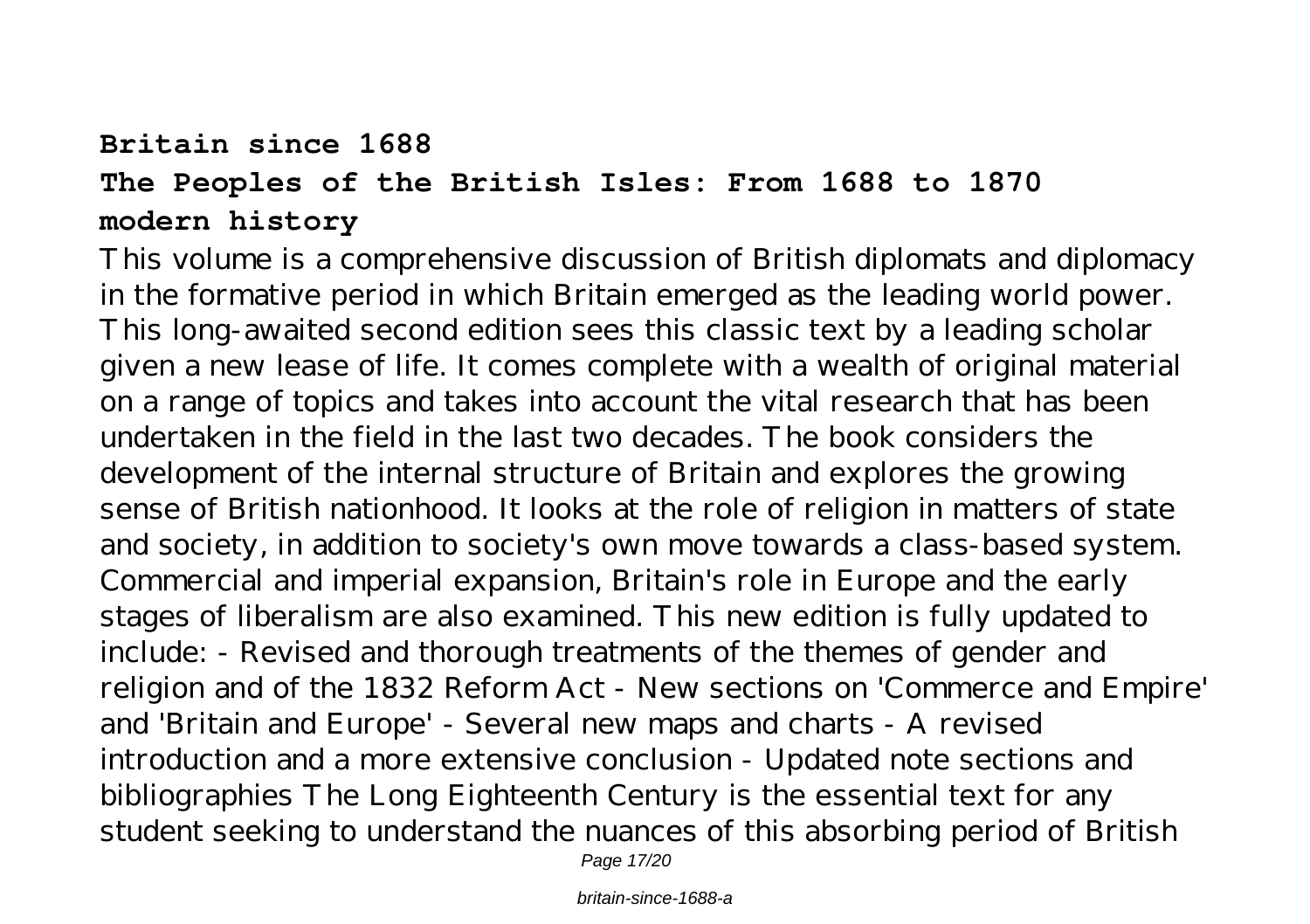### history.

Authored by a team of North American university professors who specialize in the subject, Britain since 1688: A Nation in the World has been specifically written for students in the United States, or from other countries where preexisting knowledge of the history of Britain cannot be taken for granted. Beginning with the Glorious Revolution of 1688, the book progresses through the major events of the next three-and-a-half centuries, up to the coalition government of the present day. It uses a traditional chronological structure and provides a strong backbone of political history, but incorporates contemporary thematic concerns and the most recent scholarship throughout. The authors provide coverage of all parts of the British Isles individually as well as treating them as an integrated whole, and key aspects of British society are examined, including class, race, religion and gender – a focus that allows the complexities of British national identity and the historical unity and disunity of the British Isles to be assessed. Britain's interaction with the world features prominently, including extensive coverage of the British Empire, both as a political, military and geographic entity and as a force of cultural influence on the British metropolis. The complexities of Britain's relationship with the United States are explored in detail, ranging from the American Revolution in the eighteenth century to the "special relationship" established by the twentieth. Featuring

Page 18/20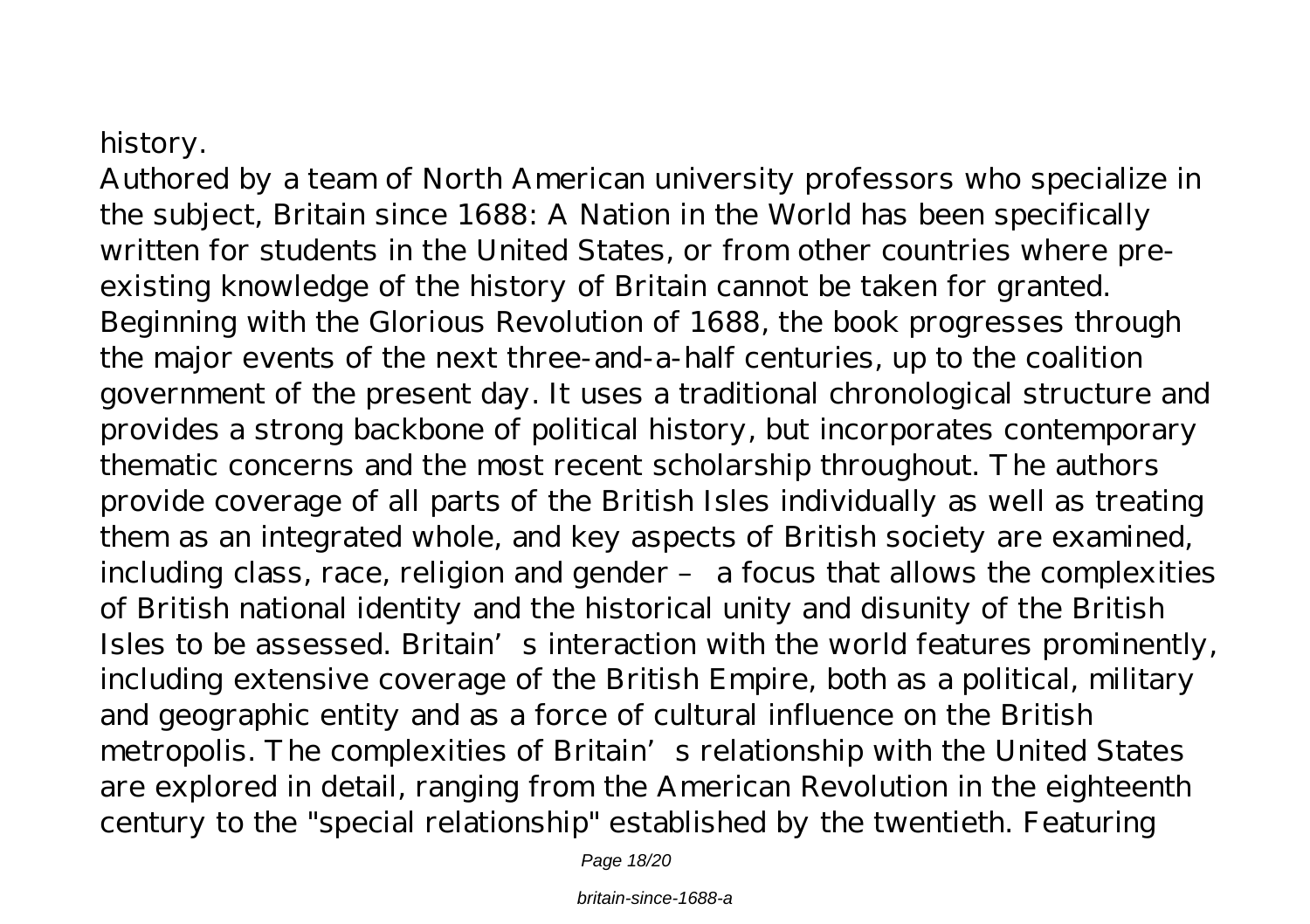textboxes containing illustrative examples that support the main text, images intended to inspire discussion, and a comprehensive companion website with an interactive timeline that includes links to primary documents, images and video, this book provides everything needed to give students a comprehensive grounding in the rich tapestry of events, characters, and themes that encompass the history of Britain since 1688.

Britain's Colonial Wars, 1688-1783

THE HISTORY OF GREAT BRITAIN, FROM The Accession of JAMES I. TO The REVOLUTION in 1688

Two Centuries of Change

From 1688 to 1914

Or, an Impartial History of Abuses in the Government of the British Empire, in Europe, Asia, and America from the Revolution in 1688, to the Present Time The Political Progress of Britain

*This work has been selected by scholars as being culturally important, and is part of the knowledge base of civilization as we know it. This work was reproduced from the original artifact, and remains as true to the original work as possible. Therefore, you will see the original copyright references, library stamps (as most of these works have been housed in our most important libraries around the world), and other* Page 19/20